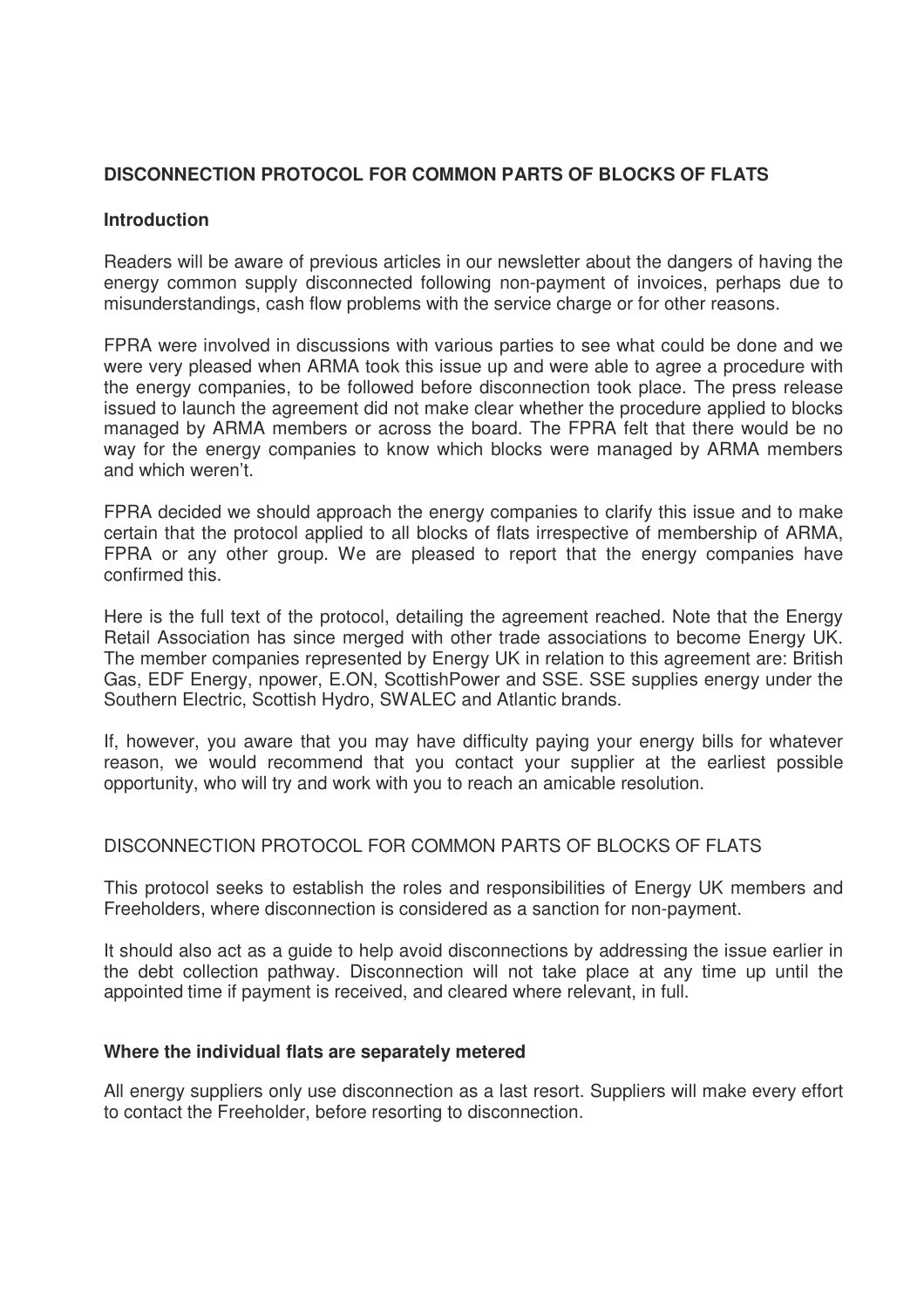Prior to disconnection the landlord will typically have received:

- 6 attempts to contact through correspondence
- 1 attempt by telephone
- 1 attempt to contact by personal visit to the property
- 1 attempt to contact by visit to court
- A final attempt at warrant execution

The last four of these steps will always be taken, even if there has been prior contact. During this process the supplier will also attempt to establish and consider the impact on the residents and what action may be taken to mitigate this:

- Would disconnection be likely to affect the fire safety of the block by disconnecting any fire alarm, emergency lighting, common heating and smoke alarms?
- Would disconnection be likely to affect the water and sewerage supplies to flats because it needs to be pumped in taller blocks?
- Would the disconnection be likely to affect the working of the lifts in the block and so deny access to vulnerable residents?
- Are there any vulnerable residents who may be particularly affected by disconnection of the supply to the common parts?

Based on the steps carried out above, at least 7 days before the proposed disconnection the supplier will, where relevant to the risk factors listed above:

- Inform the local authority of the circumstances;
- Inform the local fire service if it considers it likely that the fire safety of the block will be affected; and/or
- Inform the relevant utility supplier and/or environmental health if it considers that the water and sewerage supplies are likely to be affected.

### **Where the Common Parts Supply also Supplies the Flats**

It must be remembered that the supplier has no direct contact nor contract with the residents; the supplier's legal relationship is with the Freeholder or its representative. The Freeholder is responsible for payment of the energy account and for liaising with individual residents. However, where a domestic customer takes their electricity through a nondomestic supply, energy suppliers will ensure that their business teams are aware of the provisions within the Safety Net<sup>2</sup> to minimise the risk that any vulnerable domestic customer who has this kind of supply is disconnected.

In addition to the steps in section 1 above, the supplier will make reasonable attempts to inform all residents of the possible disconnection. It will also attempt to remind the landlord of its responsibilities to the residents, particularly those who are vulnerable.

### **Freeholders who are indebted to an energy supplier should:**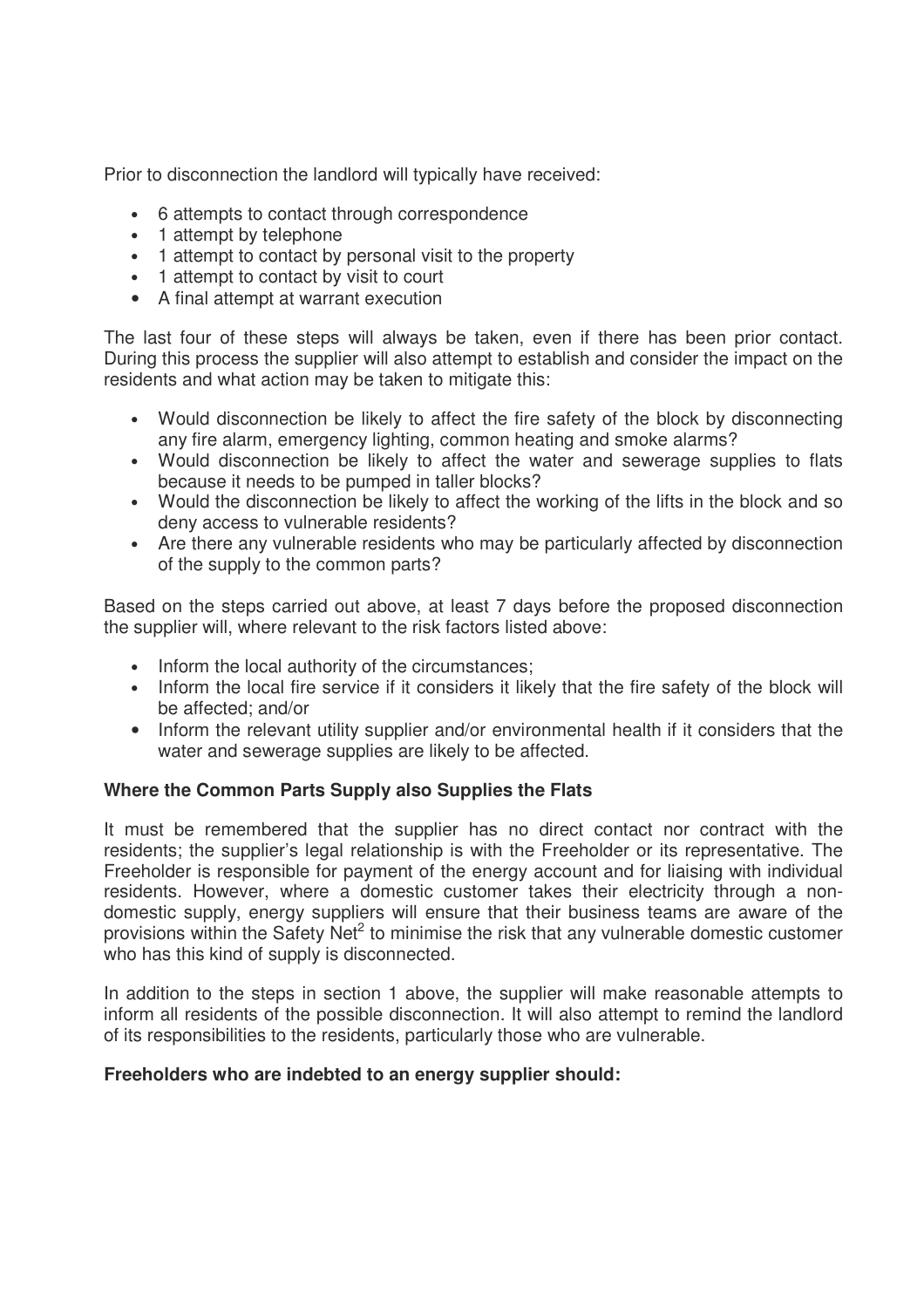- Contact their supplier at the earliest possible opportunity if they are aware that they may have difficulty paying their energy bills for whatever reason.
- Inform their supplier if they are aware of a vulnerable customer living in their block.
- Inform their supplier what impact disconnection would have on the block
- Prioritise invoices for insurance and utilities before other suppliers if funds are short.
- Go to the Lessees or if appointed managing agent for instructions about how to pay the debt.
- If funds are short, ask residents to bring forward their next payment of service charges.

### **EXPLANATORY NOTES NOT PART OF THE PROTOCOL**

1. Freeholders in this protocol refers to Resident Management Companies, Flat Management Companies, Right to Manage companies and Commonhold Associations, with whom Energy UK members have a contractual relationship. Many Freeholders of privately owned blocks of flats are small non-profit making companies comprised of the owners themselves. These companies often have no reserves or capital assets. A few late or bad payers can easily disrupt the cash flow of the service charge account which pays for the electricity to common parts.

2. ERA established a voluntary Safety Net in 2004 that gave a commitment from industry not to knowingly disconnect a vulnerable customer. The Safety Net definition is that a customer is vulnerable if for reasons of age, health, disability or severe financial insecurity, they are unable to safeguard their personal welfare or the personal welfare of other members of the household. In 2011 a commitment from all suppliers was made to reconnect within 24 hours a customer who has been disconnected who subsequently turns out to be vulnerable. Suppliers have also committed to follow up any customer who has been disconnected and who has not made contact to check again that they are not vulnerable.

3. The Safety Net covers energy suppliers' relationship with domestic customers. In the case of common parts of blocks of flats, the customer is the Freeholder and suppliers do not have a relationship with the residents, vulnerable or otherwise. The responsibility of avoiding disconnection by paying energy bills for common parts therefore falls upon the Freeholder, who is not a domestic customer and to whom the Safety Net does not apply. This protocol is therefore intended to ensure reasonable steps are taken to help minimise instances of disconnection of common parts in privately owned blocks of flats, where the Safety Net does not apply.

4. There are few instances of disconnection of common parts of flats but they can adversely affect residents when they happen. Because of a failure of the landlord to pay for the energy supply, fire alarms, emergency lighting, lifts, and water and sewerage supplies can be affected. This protocol is about privately owned flats, not flats rented from a social landlord. There is no pool of rental income to pay bills. Owners (leaseholders and Commonholders) pay service charges each year to cover the cost of services to common parts.